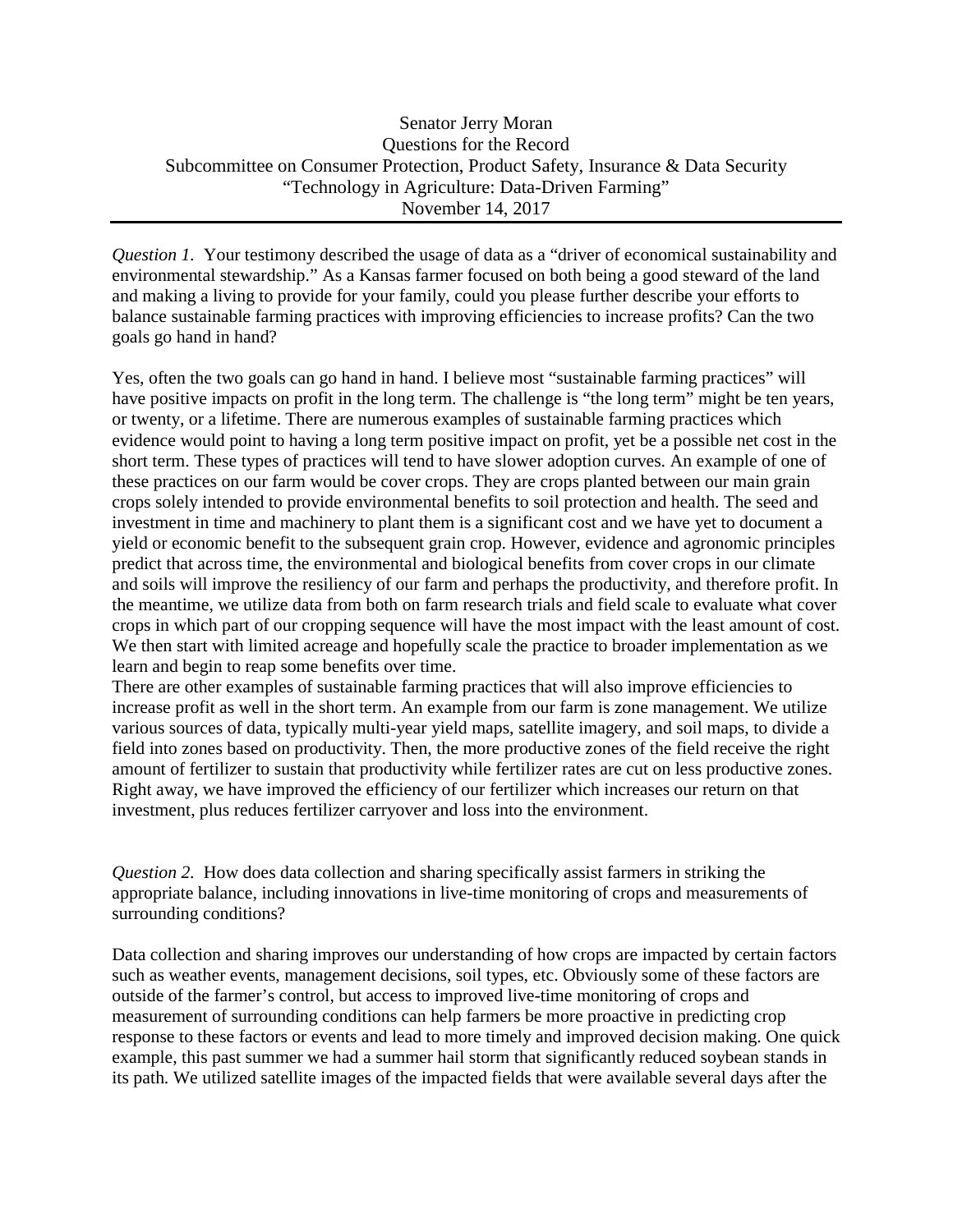storm to fine tune our scouting and decision making about where to replant and where we could salvage the stand of soybeans.

*Question 3.* Your testimony divides the data that your farm specifically uses into three categories: microdata, service provider data, and macrodata. Will you please describe how farmers and their operations benefit from each category of data?

Microdata- this is data a farmer collects from his own operation and is specific to his operation. This likely helps better characterize specific aspects or management factors unique to his farm, leading to improved decision making.

Service provider data- this is data that is produced by a service provider outside of the farm. Likely, there will be data from the farm shared with or collected by the service provider, but then the service provider will utilize data from that farm and perhaps integrate it with data from other farms and/or a proprietary algorithm or internal data set to provide analyzed data back to the farm in order to help with improved decision making by the farmer.

Macrodata- this is "big data" collected from many farms likely across a broad geography. The farmer may or may not have contributed data from his farm, however, there are insights gained from the sheer volume of data that may not be possible if the data set was not so large. The insights may be more universal in nature yet still applied by many farmers to improve decision making.

*Question 4.* In a 2016 poll conducted by the American Farm Bureau Federation, regarding the loss of control over downstream uses of data, sixty-six percent of the farmers polled expressed concern about not being compensated for the potential benefits from the use of their data beyond the direct value they may realize on their farm. Meanwhile, sixty-one percent of the farmers were concerned that agricultural technology providers (ATPs) could use their data to influence market decisions. Which of the two concerns do you believe is the greatest threat to farmer profitability and well-being, and what should be done to alleviate these concerns?

I don't know which of these two concerns is the greatest threat to the farmer. As the statistics indicate, both are of significant concern to many farmers. Farmers are accustomed to dealing with concrete things we can put our hands on- tractors, soil, grain. Data is very abstract and therefore more difficult for farmers to quantify the value of, although most of us certainly recognize it does have value. As was mentioned in the hearing, I believe one of the most important steps to reducing the threat of non-compensation is transparency and understandable communication up front before data transactions and agreements take place. It is important the farmer can quickly and easily understand what is happening with his data and the parameters of any data agreement he is considering. I also believe it's important to recognize that farmers may be compensated for their data in forms other than money. Compensation may be access to insights gleaned from the larger data set they are contributing to, or access to a proprietary decision making tool.

I believe most would agree that there is power in data and recognize the consolidation in agricultural companies, which is likely why farmers feel concern about their data being used to influence market decisions. Consolidation and concentration of data is perhaps something that should be monitored.